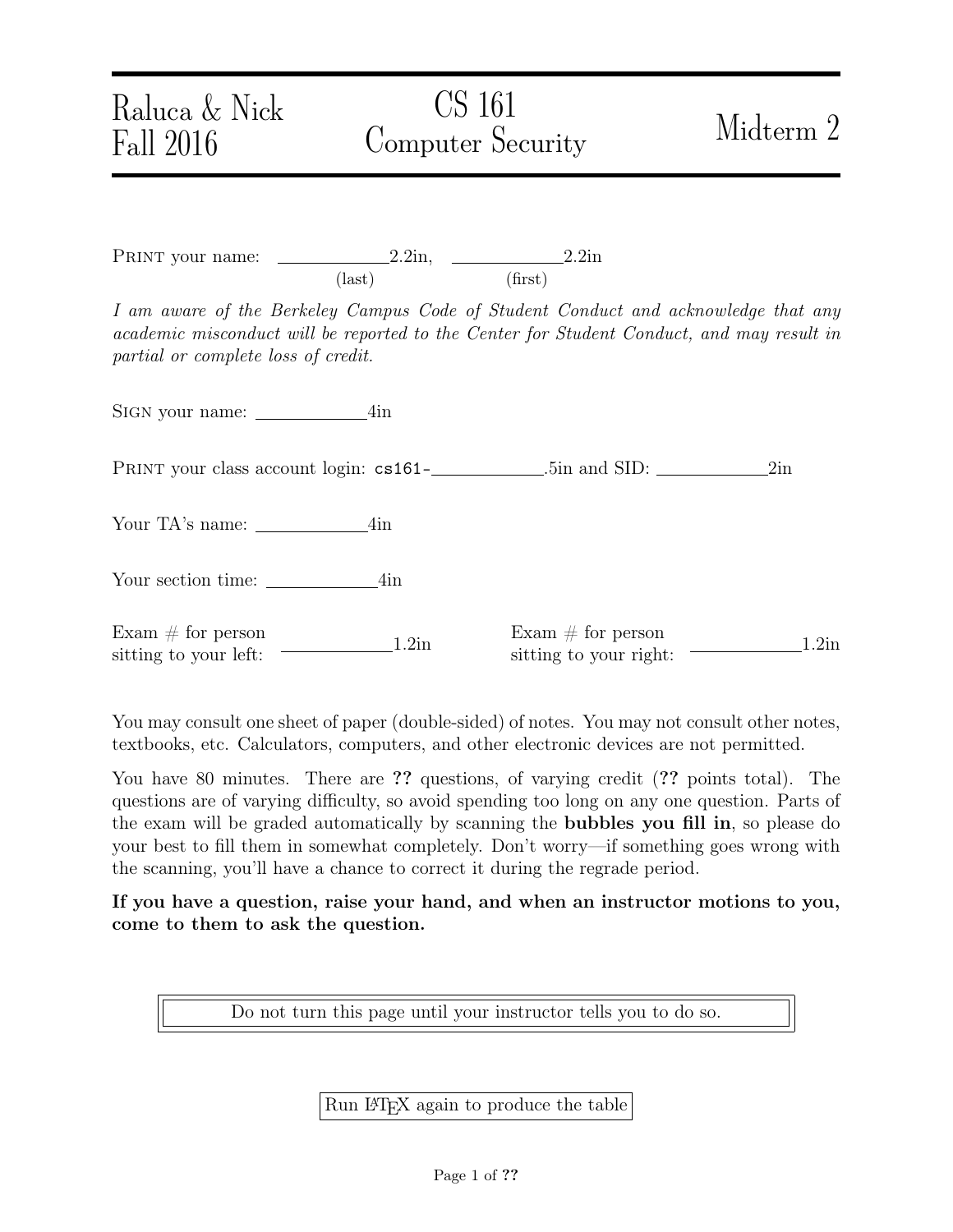#### Problem 1 True/False (?? points)

Circle True or False. Do not justify your answer.

- (a) True or False: Randomizing the DNS query identifier prevents an on-path attacker (sitting between the client and the DNS server) from spoofing DNS responses.
- (b) True or False: One defense against the Kaminsky Attack is to randomize the destination port along with randomizing the identifier field.
- (c) True or False: An off-path attacker can intercept and modify the DNS reply sent by the DNS server to the client.
- (d) True or False: In order to determine whether a given certificate is valid, it is sufficient to only verify the signature on the given certificate.
- (e) True or False: If an attacker learns the internal state of an HMAC-based pRNG (HMAC-DRBG) they can reconstruct previous outputs.
- (f) True or False: If an attacker learns the internal state of an HMAC-based pRNG (HMAC-DRBG) they can predict future outputs.
- (g) True or False: if an attacker connected to your local wireless network using WPA2-Enterprise (like AirBears2) they can directly observe all your network traffic?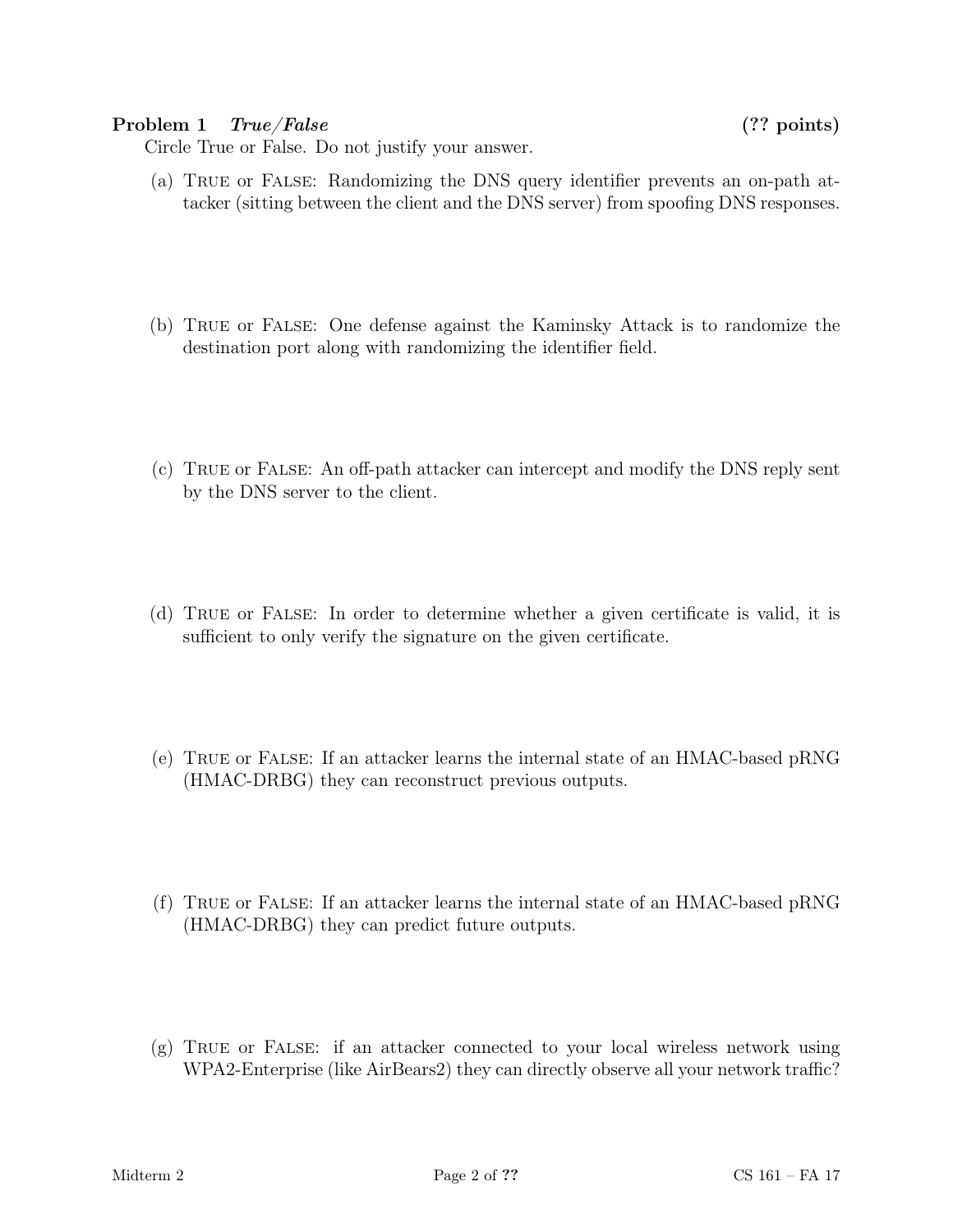- (h) True or False: You click the "Forgot password" link on the website, and the web server sends you an email with your password in it (in plaintext). Assume that this communication is over SSL/TLS so an attacker cannot eavesdrop on it. True or False: The website stores only hashed passwords.
- (i) True or False: As long as one uses long and randomly-generated passwords, it is safe to use the same password for all your online accounts.
- (j) True or False: Consider that a server stores hashed passwords, each salted with a large and randomly chosen salt and stored along with the salt, instead of storing only hashed passwords (with no salt). This prevents an attacker who stole the salted hashed passwords database from mounting a dictionary attack.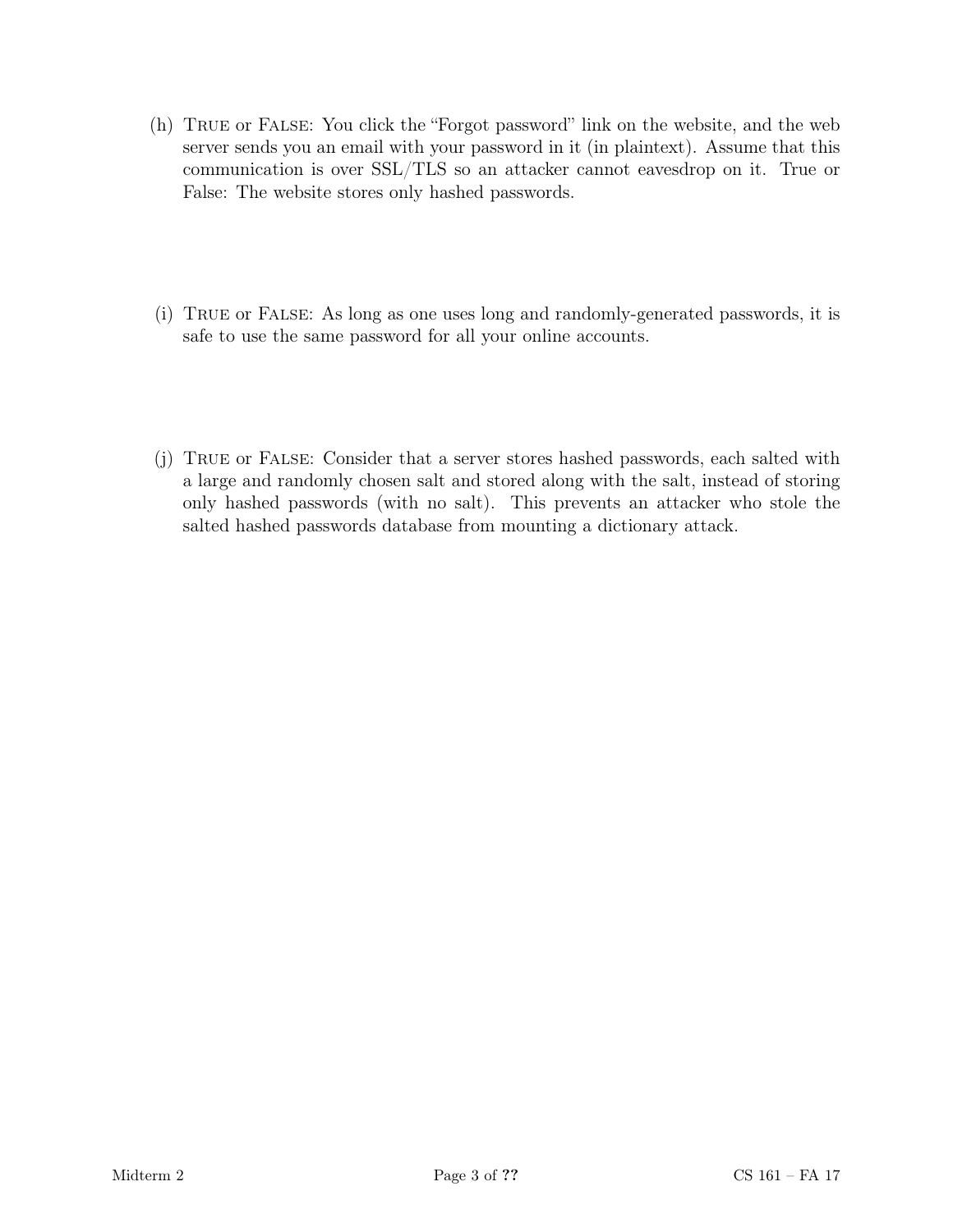### Problem 2 Shorts (?? points)

- (a) An eavesdropper sees a target log into a WPA2-PSK secured network and sees the 4-way handshake. The eavesdropper sees
	- The network's passphrase
	- The access point's ANonce
	- The client's SNonce

What else does she need to compute the pairwise transport key? (Write only the item(s) in your best answer; do not write a laundry list of tries as we will penalize that).

- (b) The Free Birdseed  $\#1$ : Wile-E-Coyote of ACME Inc is seeding a cryptographic pRNG. He doesn't know much about security, so he's not sure what would be a good way to come up with a seed. Which of these, used alone, would be sufficiently secure? Circle zero or more options, and briefly explain why unselected options are unsuitable.
	- 1. The process ID of Mr Coyote's application
	- 2. A cryptographic hash of the application binary
	- 3. Wind speeds across the Bay Bridge as reported by ACME weather app (It's number four on the App Store, "but we're really hoping to bump that up with our upcoming redesign," according to the developer.)
	- 4. Precise timing (including microseconds) and coordinates taken from a minute of hectic flailing of the user's mouse
	- 5. The sum of two numbers modulo a large fixed prime  $p$ , each generated from a source of randomness, knowing that one of these sources is actually broken, but the other works as expected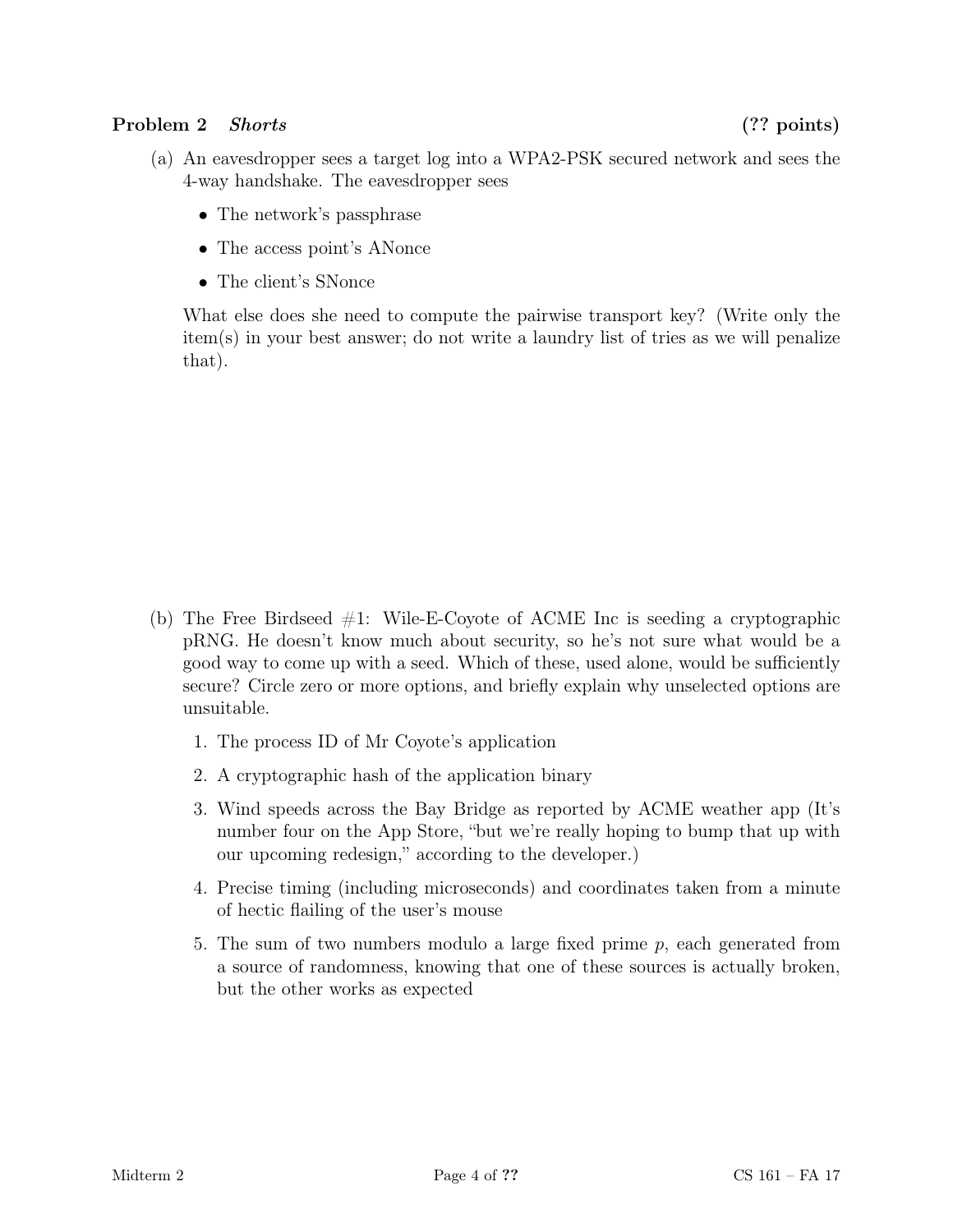- (c) The Free Birdseed #2: Mr Coyote comes up with a more convoluted process instead. When his application starts up, it will:
	- 1. Instantiate a PRNG with the user ID as the seed
	- 2. Use the PRNG to establish an encrypted connection to the BIG-SEED server which returns a large random string S
	- 3. Reseed the PRNG with S

Suppose an attacker can eavesdrop on the application's communications over the network, but cannot tamper with them. Describe how the attacker can predict future random numbers generated by Mr Coyote's application.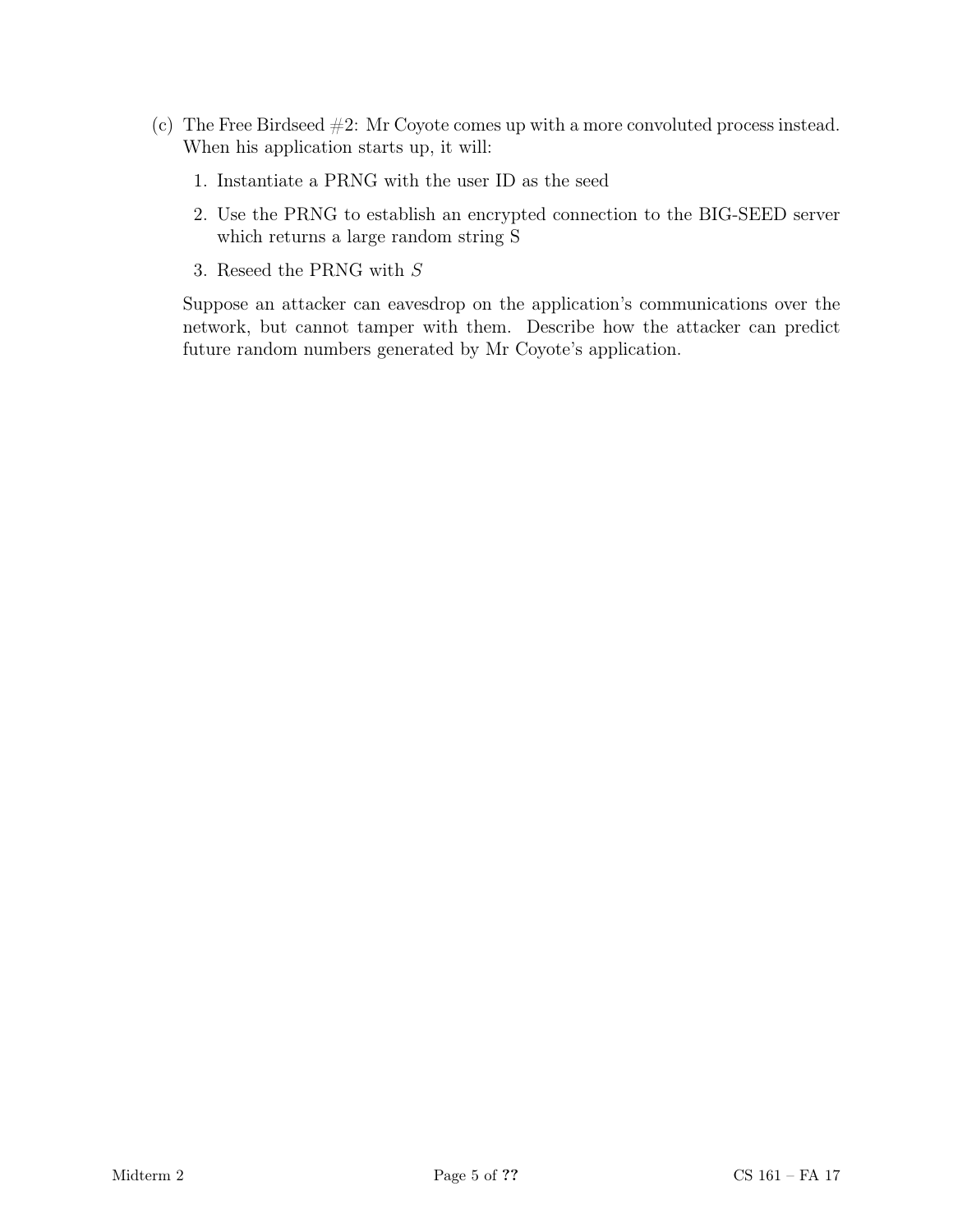#### Problem 3 The No Such Agency's Attack Tools (?? points)

The No Such Agency maintains numerous network presences, including off-path, onpath, and full man-in-the-middle positions, and all these positions have the capability of creating arbitrary packets and sending them into the network. But overall the NSA prefers using the least powerful attack for the job at hand, so they will prefer an off-path attack over an on-path attack, and an on-path attack over a man-in-the-middle attack, as it is easier to be an on-path attacker and easier still as an off-path attacker.

For each attack scenario, which type of attack does the NSA select and why can't the NSA use a less powerful attack? None could also be an option.

(a) The NSA can generate only a single query against a target DNS server they seek to cache poison, and they want to reliably cache poison the target.

(b) The NSA seeks to create a UDP request which appears to come from an arbitrary IP to the remote server. This request will compromise the remote server, and the NSA doesn't need to see the reply.

(c) The NSA seeks to create a TCP connection which appears to be from an arbitrary IP to a remote server. This request will compromise the remote server, and the remote server uses the current time to generate the initial sequence number.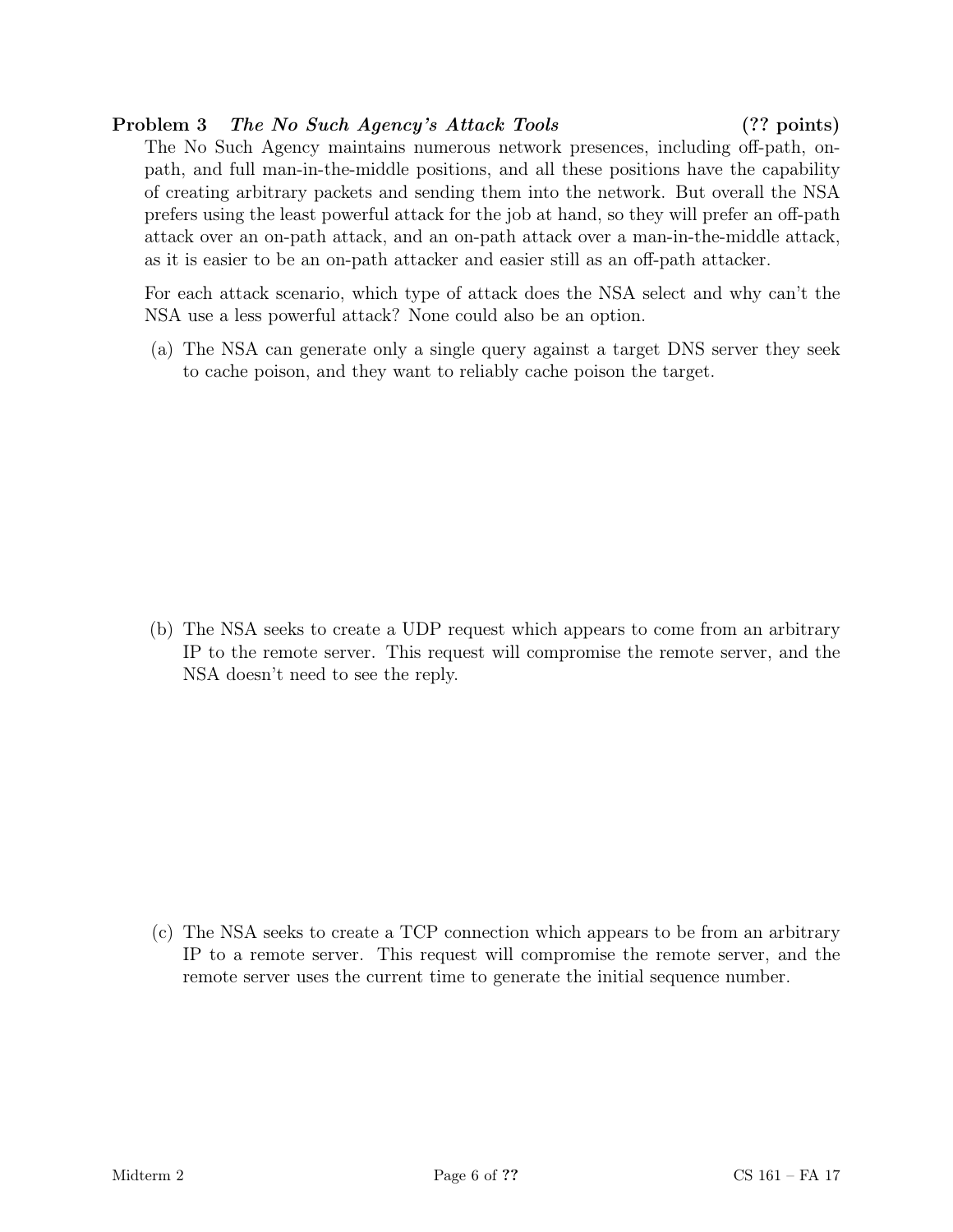(d) The NSA seeks to create a TCP connection which appears to be from an arbitrary IP to a remote server. This request will compromise the remote server, and the remote server uses a secure RNG to generate the initial sequence number.

(e) The NSA seeks to inject content into an existing active TCP connection between the victim and a web server. The NSA knows this victim is very paranoid and records raw traffic and requires that the victim be unable to determine that the NSA modified this traffic.

(f) The NSA seeks to inject content into a TLS web connection that uses RSA key exchange. The NSA has a copy of the server's key. The NSA knows the victim is not recording raw traffic and so can't detect additional replies from the server. The cryptography is otherwise secure.

(g) The NSA seeks to inject content into a TLS web connection that uses DHE key exchange. The NSA has a copy of the server's key. The NSA knows the victim is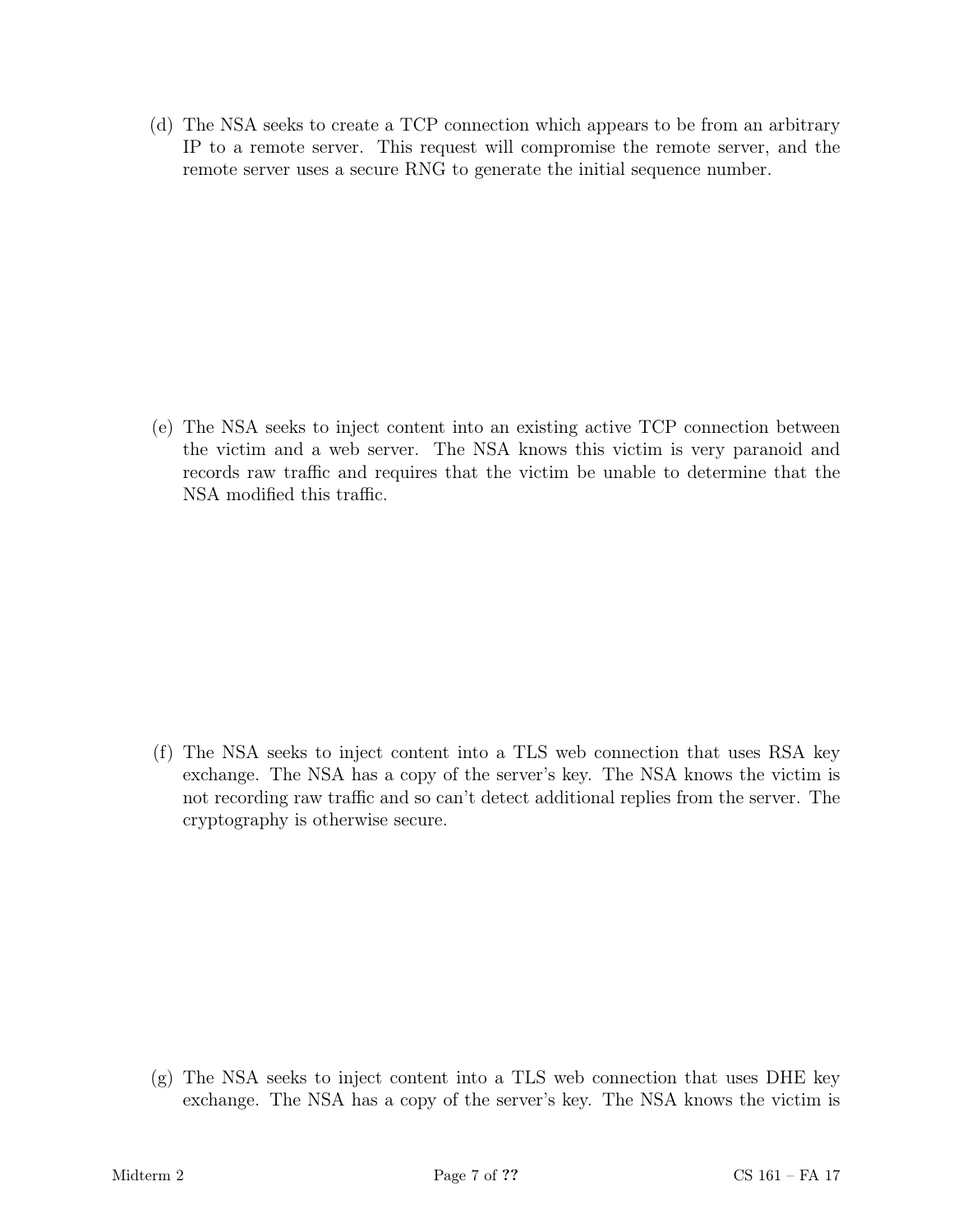not recording raw traffic and so can't detect additional replies from the server. The cryptography is otherwise secure.

(h) The NSA seeks to inject content into a TLS web connection to Google, where the client is using Chrome. The NSA has a forged certificate for the server signed by a different Certificate Authority than the one Google uses.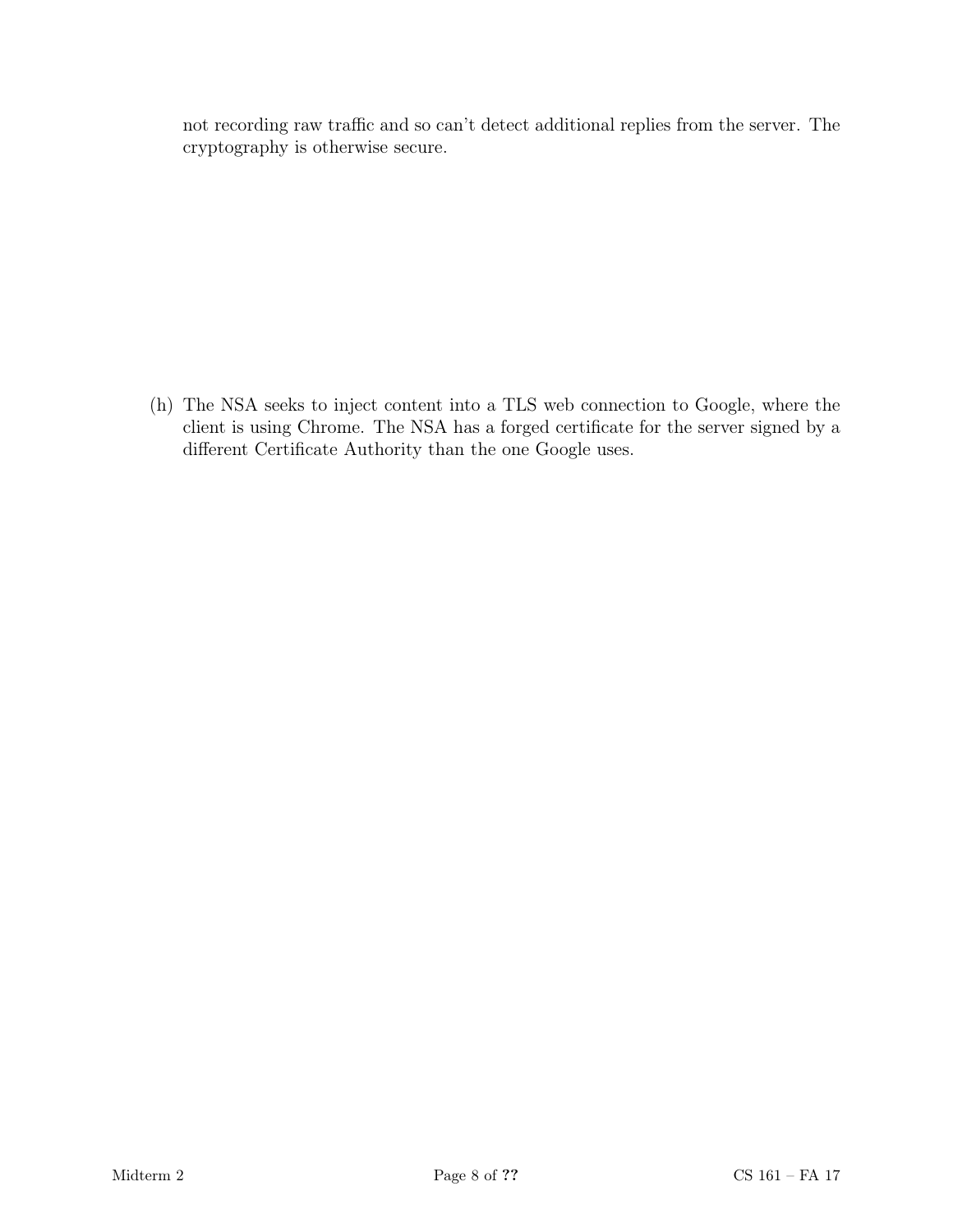#### Problem 4 Applied Cryptography (?? points)

Mr Wile-E-Coyote needs to deploy a system to authenticate user passwords on a web server that does *not* use TLS to transmit the password from the user using an encrypted channel. He needs to develop alternate approaches where the web browser downloads JavaScript from the server to perform password calculations. In what follows, a passive attacker is an attacker that does not modify any of the traffic it sees.

- (a) Mr Coyote's first implementation has the javascript which the web browser downloads from the server compute H(passwd) and send it to the server. Does this protocol prevent a passive observer from directly seeing the user's password? Why?
- (b) Does this protocol prevent a passive observer from logging in as the user? Why?
- (c) Mr Coyote's second implementation has the Javascript compute H(passwd) which is used as a seed for a pRNG. This pRNG then generates a private key that is used to encrypt a channel to the server. Does this protocol prevent a passive observer from logging in as the user? Why?
- (d) Is this implementation secure against a man-in-the-middle? Why or why not?
- (e) Mr Coyote, tired of dealing with poor solutions, decides to switch his web server to TLS with a certificate purchased from SureSign. He is worried about other certificate authorities, notably Verislime. Does certificate pinning give Mr Coyote protection against an attacker who can compromise a different certificate authority?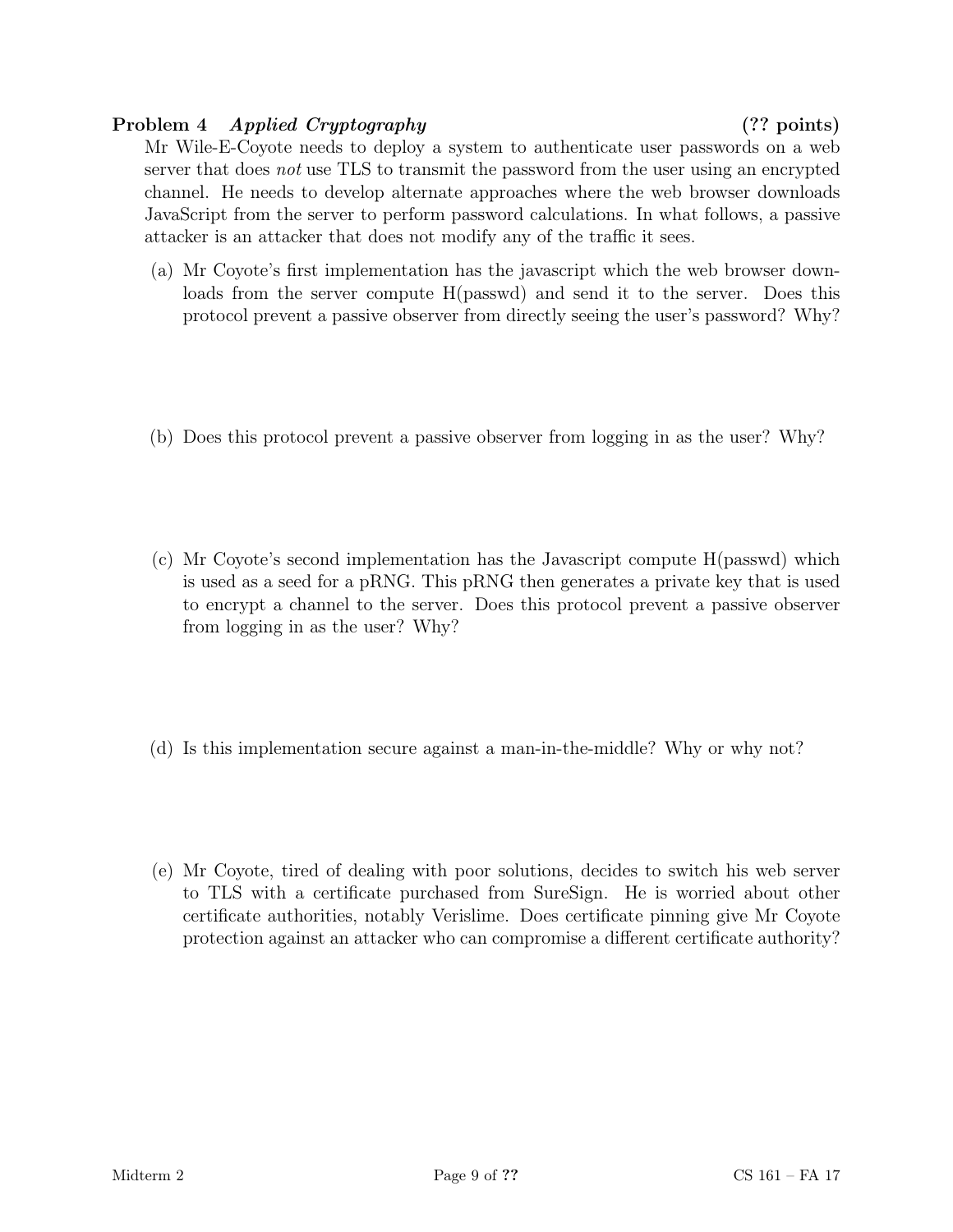#### Problem 5 TLS (?? points)

An attacker is trying to attack the company WoSlime and its users. Assume that users always visit WoSlime's website with an HTTPS connection, using Diffie-Hellman and AES encryption. (You may assume that WoSlime does not use certificate pinning) For each of the following attack scenarios, circle all of the options that an attacker could achieve in that attack scenario, and give no further explanation.

- (a) If the attacker obtains the private key of a certificate authority trusted by users of WoSlime, the attacker could:
	- 1. impersonate the WoSlime web server to a user
	- 2. discover some of the plaintext of data sent during a past connection between a user and WoSlime's website
	- 3. discover all of the plaintext of data sent during a past connection between a user and WoSlime's website
	- 4. replay data that a user previously sent to the WoSlime server over a prior HTTPS connection
	- 5. none of the above
- (b) If the attacker obtains a copy of WoSlime's certificate, the attacker could:
	- 1. impersonate the WoSlime web server to a user
	- 2. discover some of the plaintext of data sent during a past connection between a user and WoSlime's website
	- 3. discover all of the plaintext of data sent during a past connection between a user and WoSlime's website
	- 4. replay data that a user previously sent to the WoSlime server over a prior HTTPS connection
	- 5. none of the above
- (c) If the attacker is a man in the middle on a HTTPS connection between a user and WoSlime's website, the attacker could:
	- 1. impersonate the WoSlime web server to this user
	- 2. discover some of the plaintext of data sent during this connection
	- 3. discover all of the plaintext of data sent during this connection
	- 4. discover the amount of plaintext data sent during this connection
	- 5. discover all of the plaintext of data sent during a past connection between a user and WoSlime's website
	- 6. replay data that a user previously sent to the WoSlime server over a prior HTTPS connection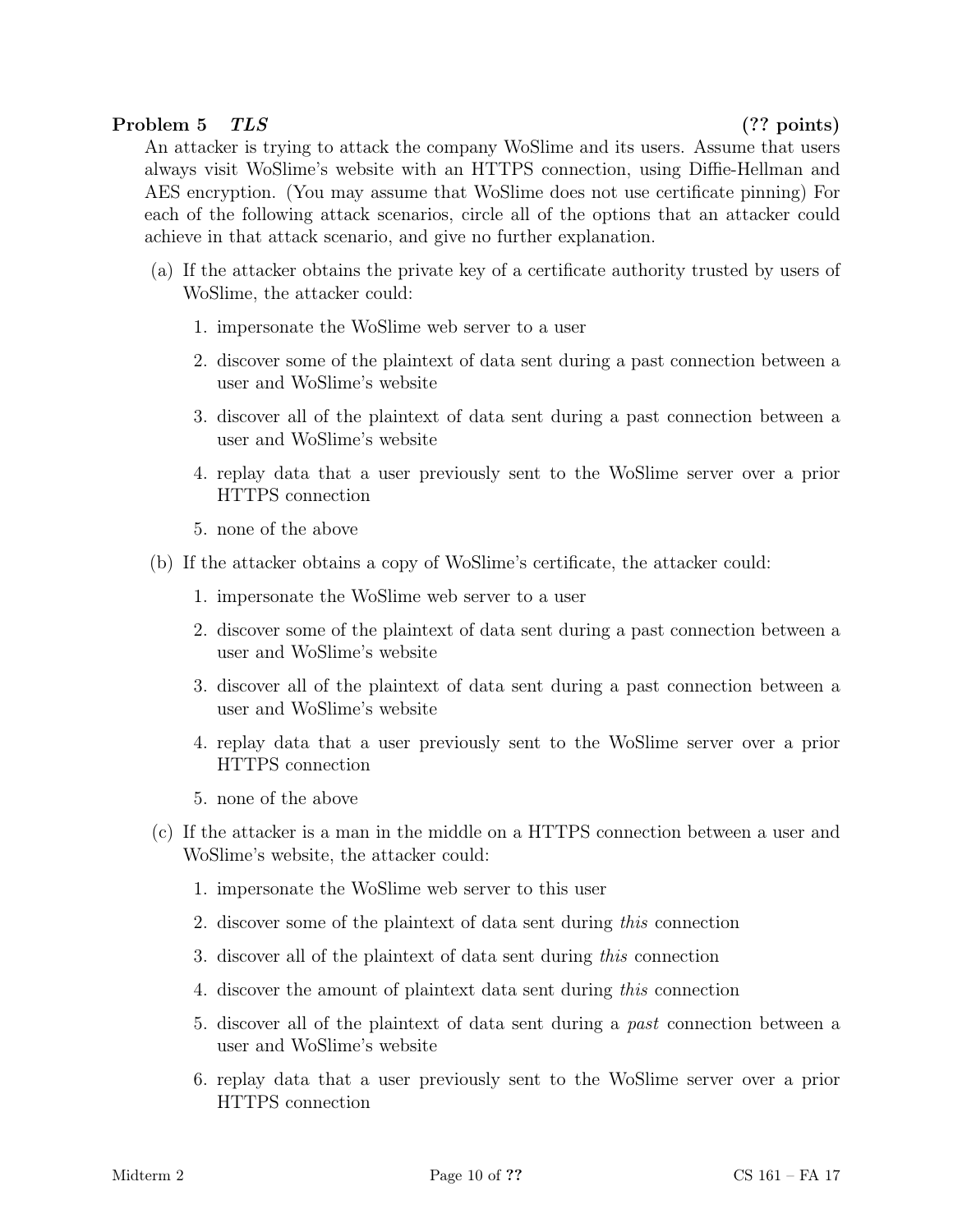- 7. none of the above
- (d) Suppose the attacker obtains the private key that was used by WoSlime's server during a past connection between a victim and WoSlime's server, but not the current private key. Also, assume that the certificate corresponding to the old private key has been revoked and is no longer valid. This attacker could:
	- 1. impersonate the WoSlime web server to this user
	- 2. discover all of the plaintext of data sent during a current connection (one where the current private key is used) between a user and WoSlime's website
	- 3. (due to an ambiguity this was also accepted

discover all of the plaintext of data sent during a *past* connection (one where the old private key was used) between a user and WoSlime's website

4. none of the above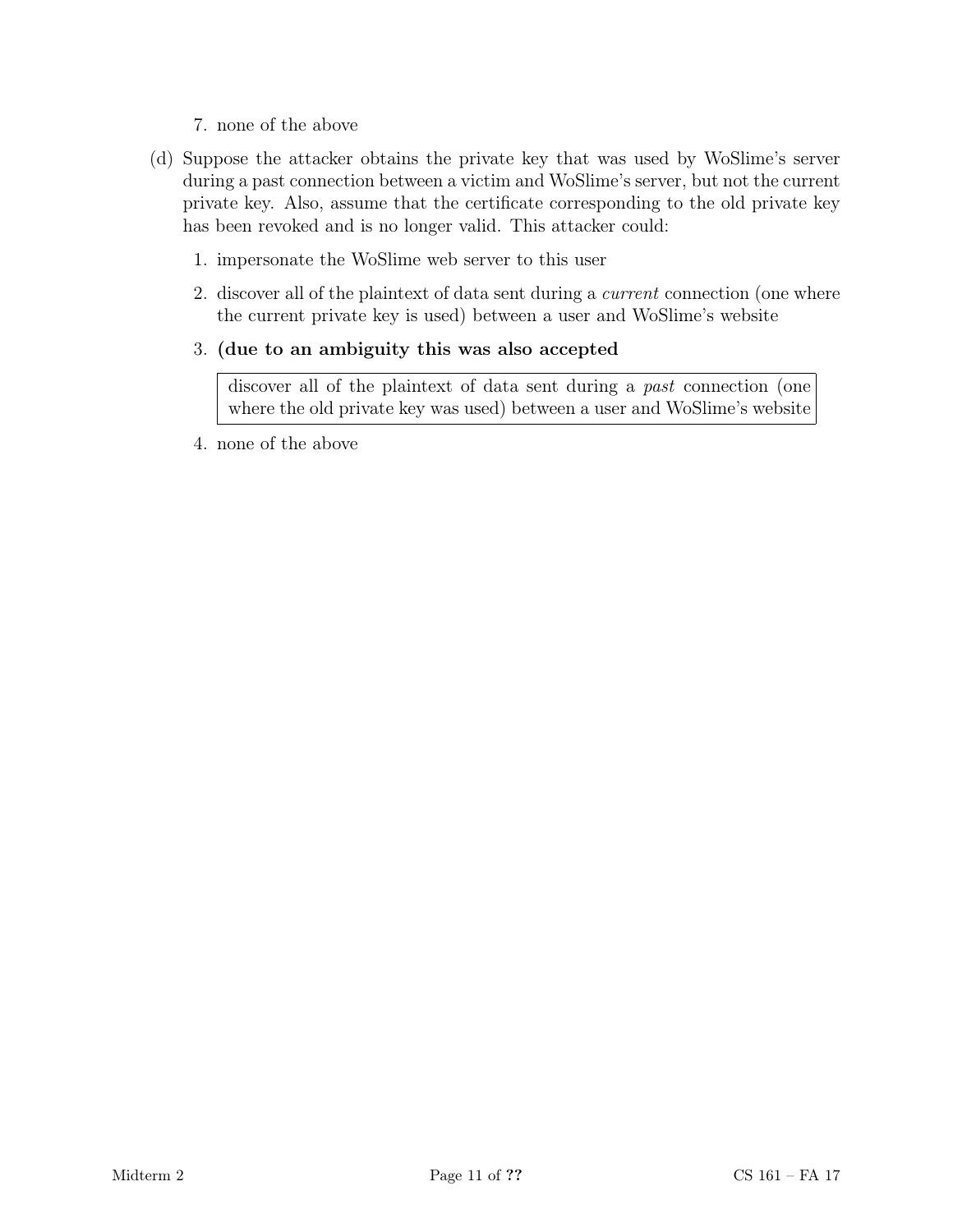#### Problem 6 DNS (?? points)

A lookup for www.berkeley.edu on a DNS resolver with an empty cache begins by querying the root, then an .edu authority server, and then a berkeley.edu authority server.

- (a) The lookup at the root indicates that the NS records for .edu are a.gtld-servers.net and b.gtld-servers.info and provides IPs for both systems. Which part of the response contains the IP addresses?
- (b) Can a nameserver safely cache the result for b.gtld-servers.info? Why?
- (c) The lookup at the root indicates that the NS records for .edu are a.gtld-servers.edu and b.gtld-servers.info and provides IPs for both systems. Which part of the response contains the IP addresses?
- (d) The .edu DNS server says that adns1.berkeley.edu and sns-pb.isc.org are the nameservers for .berkeley.edu and provides the IP for both. If the resolver wishes to cache the IP addresses, which IPs can it cache?
- (e) As a reminder, the transaction ID is 16 bits, the UDP source port is 16 bits, and the UDP destination port is 16 bits. If the resolver fully randomizes the ports in a request to the maximum extent possible, how many bits of entropy would an off-path attacker have to guess?
- (f) If the resolver randomly capitalizes the request (e.g. wwW.BerKeLEy.eDU), what is the minimum additional entropy added to requests for berkeley domains?